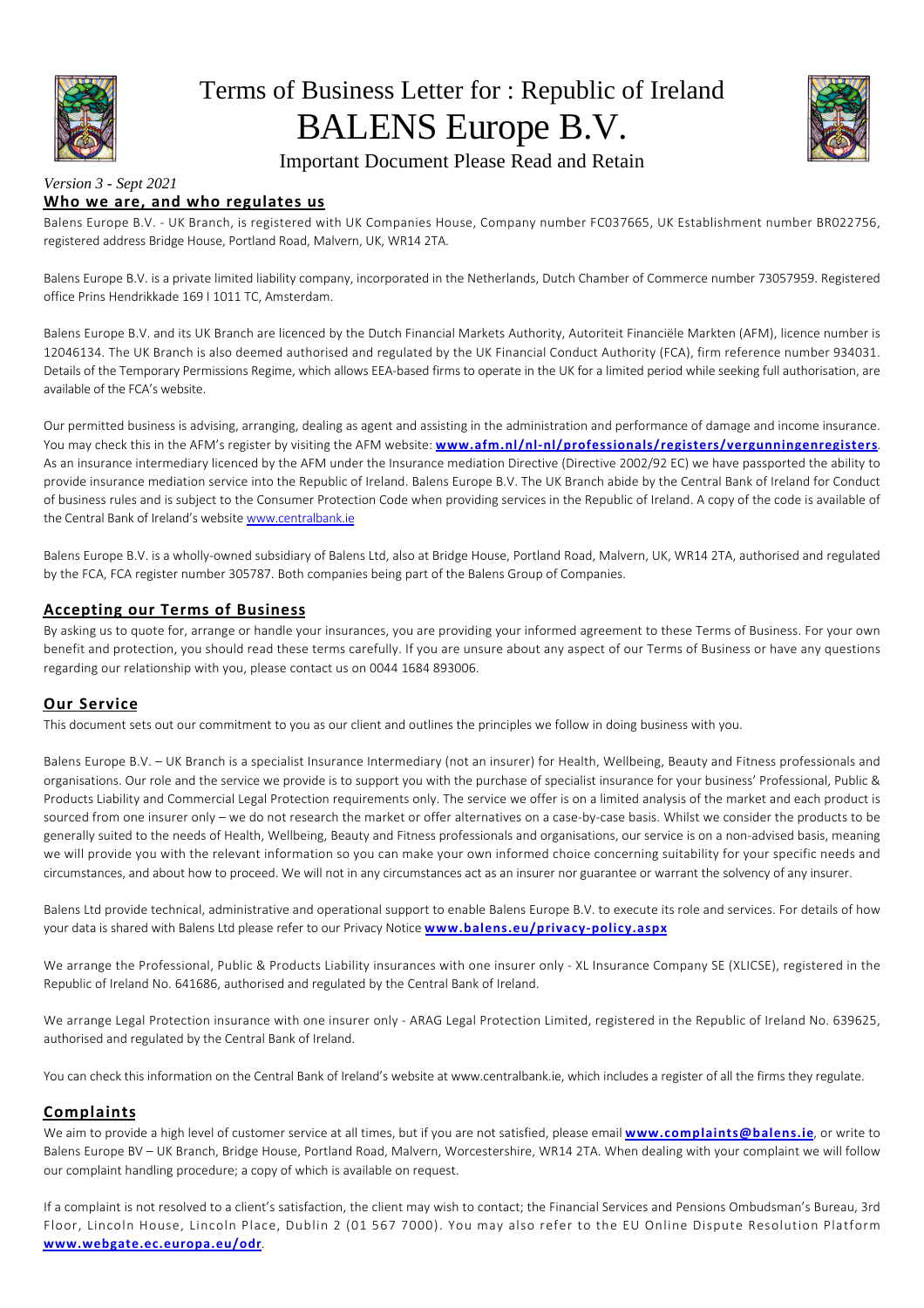# **Payment for our Services**

In addition to the premiums charged by Insurers, we normally receive commission from the insurers or product providers, details of which are available on request. Any commission we receive will be paid from the insurance premium payable by you. We will also make charges for handling your insurance. The charges we make are for administration purposes and will cover such things as issue of duplicate documents, the adding or removal of a therapy, changes of address. You will receive a quotation, which will tell you the total price to be paid, showing any fees, taxes and charges separately from the premium, before your insurance arrangements are concluded. For XLICSE we may receive additional profit-sharing payments if the volume of business we place with this insurer reaches certain pre-agreed amounts. These additional payments will come from the overall payments that the insurer receives in relation to this type of business, further information is available on request.

You are under a duty to pay your premium and related fees in a reasonable time. Our payment terms are stated on our invoices and it is important that payment is made to us in line with these terms. Our firm will exercise its legal rights to receive payments due to it from clients (fees and insurance premiums) for services provided. In particular, without limitation of the generality of the foregoing, the firm will seek reimbursement for all payments made to insurers on behalf of clients where the firm has acted in good faith in renewing a policy of insurance for the client. Product producers may withdraw benefits or cover in the event of default on payments due under policies of insurance or other products arranged for you.

We also draw your attention to the sections headed Cancellation of Insurances and Ending your Relationship with us.

#### **Handling Money**

Our financial arrangements with most insurance companies are on a 'Risk Transfer' basis. This means that we act as agents of the Insurer in collecting premiums and handling refunds due to clients. In these circumstances such monies are deemed to be held by the Insurer(s) with which your insurance is arranged. You will be notified if Risk Transfer does not apply and such monies will then be held by us in a Non-Statutory Trust account pending payment. The establishment of the Non-Statutory Trust account follows the rules which the FCA introduced to protect money held by authorised intermediaries. However, you should be aware that, under the Non-Statutory Trust account rules, we are permitted to use such monies temporarily held to advance credit to clients generally. A copy of the Deed of Trust is available on request. If you object to your money being held in a Non-Statutory Trust account you should advise us immediately. Otherwise, your agreement to pay the premium together with your acceptance of these Terms of Business will constitute your informed consent to our holding your money in a Non-Statutory Trust account. Interest earned on monies held in such a Non-Statutory Trust account will be retained by us. For the purpose of some transactions, client money may pass through other authorised intermediaries before being paid to the insurer.

We consider the issue of insurance documents to clients as receipt of payment, if you require an additional receipt, for example for accounting purposes, please contact us by email.

### **Cancellation of Insurances**

You should make any request for the cancellation of a policy in writing and any relevant certificate of insurance must be returned to us if requested. Subject to full policy terms and conditions, you have entitlement to cancel and get full premium refund within 14 days of commencing the policy, and pro-rata premium refund thereafter.

You should also be aware that, in certain circumstances according to the terms of the policy, Insurers may be entitled to cancel your policy and allow a proportionate return of premium.

If you allow your insurance policy to lapse, we may not be able to reinstate the policy incorporating previous terms, conditions or at the same costing.

#### **Ending our Relationship**

You may terminate our authority to act on your behalf with 14 days' notice or as otherwise agreed without penalty. Notice of this termination must be given in writing and will take effect from the date of receipt. Unless otherwise agreed in writing, if our relationship ends, any transactions previously initiated will be completed according to these Terms of Business. You will be liable to pay for any transactions concluded prior to the end of our relationship and we will be entitled to retain commission received for conducting these transactions, together with all fees charged by us for services provided. In circumstances where we feel we cannot continue providing services to you, we will give you a minimum of 7 days' notice. Please also refer to the section headed Cancellation of Insurance.

#### **Your Responsibilities: Duty of disclosure, Warranties and Conditions**

You are responsible for providing the complete and accurate information which insurers require in connection with any proposal for insurance cover you wish to arrange. You are required to answer all questions asked by us and the insurer honestly and with reasonable care. If you fail to disclose material information in response to any of the questions asked the insurer may seek to withhold cover or refuse liability for claims

This is particularly important before taking out a policy and at renewal, but it also applies throughout the life of a policy. **If you fail to disclose information, or misrepresent any fact which may influence the insurers decision to accept the risk or the terms offered, this could invalidate the policy and mean that claims may not be paid. In addition, your policy may be cancelled by your Insurer from inception, meaning you had no insurance. You may face huge difficulty trying to place cover again** with another insurer. An important fact is something that would influence the decision of an Insurer, either with respect to writing coverage, settling a loss or determining a premium. A non-exhaustive list of aspects to consider would include, all previous claims and/or incidents which may lead to a claim, convictions, bankruptcy, full business activities. You must check all details on any proposal form or statement of facts and pay particular attention to any declaration you may be asked to sign. It is important that you read all documents issued to you and ensure that you are aware of the cover, limits and other terms that apply. Particular attention must be paid to any warranties and conditions as failure to comply with them could invalidate your policy. You must inform us immediately of any changes in circumstances which may affect the services provided by us or the cover provided by your policy. If you are unsure about any matter please contact us for guidance.